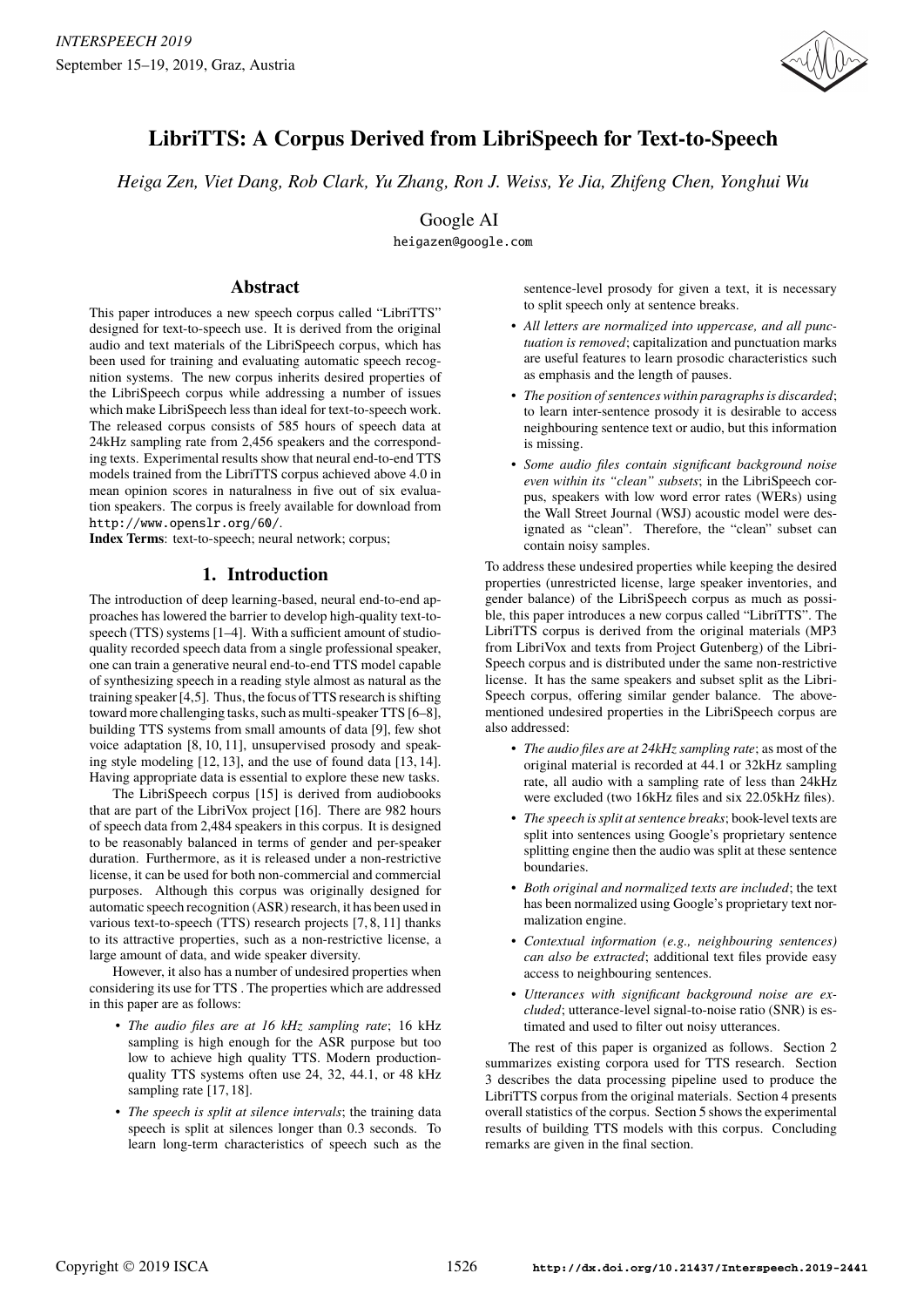| Corpus                 | Domain    | License            | Hours | Sampling<br>rate (kHz) | Total<br>speakers |
|------------------------|-----------|--------------------|-------|------------------------|-------------------|
| ARCTIC <sub>[19]</sub> | Reading   | BSD-style          |       | 16                     |                   |
| <b>VCTK [20]</b>       | Reading   | ODC-By $v1.0$ [21] | 44    | 48                     | 109               |
| BC2011 [22]            | Reading   | Non-commercial     | 16.6  | 16                     |                   |
| BC2013 [23]            | Audiobook | Non-commercial     | 300   | 44.1                   |                   |
| LJSpeech $[24]$        | Audiobook | $CC-0$ 1.0 [25]    | 25    | 22.05                  |                   |
| M-AILABS [26]          | Audiobook | BSD-style          | 75    | 16                     | າ                 |
| LibriSpeech [15]       | Audiobook | CC-BY 4.0 [27]     | 982   | 16                     | 2,484             |
| <b>LibriTTS</b>        | Audiobook | CC-BY 4.0 [27]     | 586   | 24                     | 2,456             |

Table 1: *List of publicly available English corpora which are often used in recent TTS research papers and their attributes.*

# **2. Related work**

Having appropriate data facilitates exploration of new tasks and research ideas. Table 1 lists publicly available English speech corpora which are used in recent TTS research papers.

The CMU ARCTIC corpus [19] has been used for many years in statistical parametric speech synthesis research [28]. However, it is too small to train neural end-to-end TTS models. The VCTK corpus [20] is popular for experimenting with multispeaker TTS [6, 8, 11, 14, 29–31] as it contains studio quality speech data from multiple speakers. The Blizzard Challenge 2011 (BC2011) [22] corpora provides a relatively large amount of reading speech from a single professional speaker. It is distributed under a non-commercial license. The LJspeech [24], M-AILABS [26], and Blizzard Challenge 2013 (BC2013) [23] corpora include tens of hours of audio and text from audiobooks read by single speakers. The LJspeech and M-AILABS corpora are comprised of non-professional audiobooks from the LibriVox project [16] and distributed under a non-restrictive license, whereas the BC2013 is read by a professional speaker but distributed under a non-commercial license like BC2011. As they are audiobook recordings, they contain expressive lines and a wide range of prosodic variation. They are often used for building single-speaker TTS voices [12, 13, 32–35].

### **3. The data processing pipeline**

We align the long-form audio recordings with the corresponding texts, and split them into sentence-level segments. We also need to exclude utterances with audio/text mismatches which can be caused by inaccuracies in the text, reader-introduced insertions, deletions, substitutions, and transpositions, disfluencies, and text normalization errors. This section describes the pipeline which we developed to produce the LibriTTS corpus.

#### **3.1. Text pre-processing**

The first step in the pipeline is to split the book-level text into paragraphs/sentences and perform text normalization.

- 1. Book-level texts are first split into paragraphs at consecutive newlines.
- 2. Each paragraph text is further split into sentences by the proprietary sentence splitter.
- 3. Non-standard words (e.g., abbreviations, numbers and currency expressions) and semiotic classes [36] (text tokens and token sequences that represent particular entities that are semantically constrained, such as measure phrases, addresses and dates) in the sentences are de-

tected and normalized by a weighted finite state transducer (WFST)-based text normalizer [37].

#### **3.2. Extracting multi-paragraph text**

In the original, unprocessed audio and text materials released from the LibriSpeech site, each audiobook consists of chapterlevel audio files (in 128kbps MP3 format) whereas each text is a single file of the entire book. The second step extracts the partial text corresponding to each chapter-level audio file.

- 1. Run ASR (Google Cloud Speech-to-Text API [38]) on the chapter-level audio and get its transcription.
- 2. Extract chapter-level text from the book-level text by matching the transcription with the book-level text.

#### **3.3. Align the audio and text**

The third step is to align the audio with the extracted text. This is done by the engine used for YouTube's "auto-sync" feature. This feature allows video owners to upload a simple text transcript of the spoken content of a video as an alternative to automaticallycreated closed captions from ASR [39]. Auto-sync is also used to generate data for ASR acoustic model training [40]. Here we used a modified version of Auto-sync to generate the LibriTTS corpus. The uploaded transcript, containing no timing information, is force-aligned ("auto-sync'ed") using standard ASR algorithms to generate start and end times of each word [41].

- 1. A miniature tri-gram language model (LM) is generated using only the concatenated normalized sentences.
- 2. The audio is recognized using a decoder graph derived from the mini-LM in combination with a bidirectional long short-term memory (LSTM) acoustic model [42].
- 3. The decoding result is then edit-distance aligned to the normalized sentences. A sentence is marked as "aligned" if all words are matching (with edit-distance of zero).
- 4. Then start and end times for the sentences are generated from the decoding result.

#### **3.4. Post processing**

The final step is post-processing. We filter out possibly problematic lines based on heuristics found with other corpora and perform normalization.

- Filter out sentences with more than 71 words, which are likely to be affected by sentence splitting errors.
- Filter out utterances with a large average word duration, which is possibly the result of severe audio/text mismatch.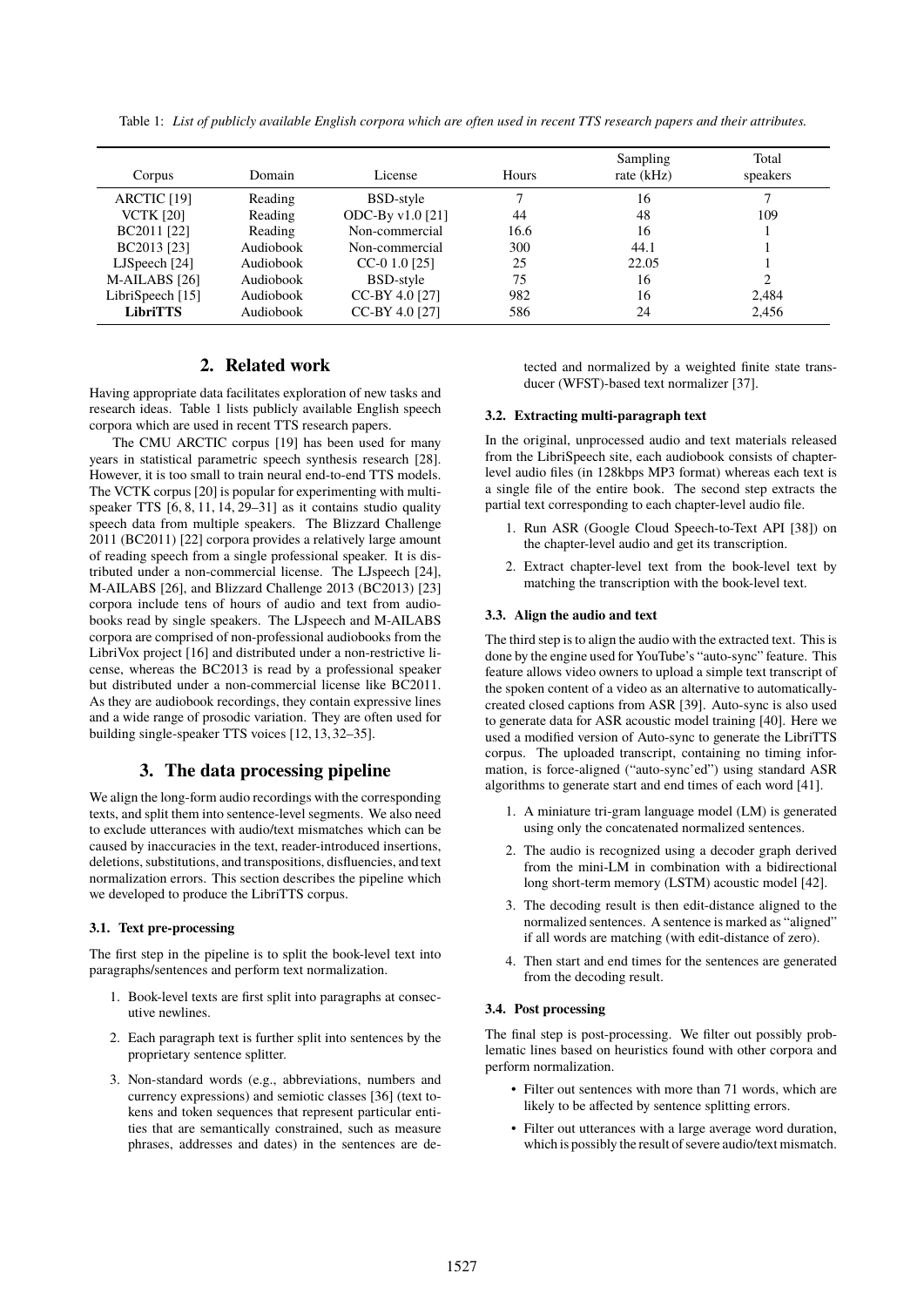Table 2: *Data subsets in LibriTTS.*

| <b>Subset</b>   | Hours  | Female<br>speakers | Male<br>speakers | Total<br>speakers |
|-----------------|--------|--------------------|------------------|-------------------|
| dev-clean       | 8.97   | 20                 | 20               | 40                |
| test-clean      | 8.56   | 19                 | 20               | 39                |
| dev-other       | 6.43   | 16                 | 17               | 33                |
| test-other      | 6.69   | 17                 | 16               | 33                |
| train-clean-100 | 53.78  | 123                | 124              | 247               |
| train-clean-360 | 191.29 | 430                | 474              | 904               |
| train-other-500 | 310.08 | 560                | 600              | 1,160             |
| Total           | 585.80 | 1.185              | 1.271            | 2.456             |

Table 3: *The numbers of sentences in the original partial text, filtered sentences, and final output.*

|                                                              | train-clean-360                 | train-other-500               |
|--------------------------------------------------------------|---------------------------------|-------------------------------|
| Original                                                     | 262,107                         | 332,816                       |
| Not aligned<br>Too long<br>Ave. word dur.<br><b>WADA-SNR</b> | 78,058<br>1,805<br>26<br>65,718 | 125,806<br>1,409<br>72<br>485 |
| Final                                                        | 116,500                         | 205,044                       |

- Normalize the polarity of audio by flipping up-side-down waveforms by ensuring DC offsets are positive.
- Run a silence end-pointer to trim start and end silences.
- Compute SNR of the audio using waveform amplitude distribution analysis (WADA) [43]. Audio with WADA-SNR < 20dB and < 0dB are filtered out from the "clean" and "other" subsets, respectively.

After the post-processing step, pairs of audio and texts (original and normalized) are generated to form the final corpus. The next section describes the statistics of the generated corpus.

### **4. Statistics**

Table 2 provides a summary of all subsets in the LibriTTS corpus. The amount of yielded audio was significantly lower than that of the LibriSpeech corpus (about 60%). This is due to 1) stricter requirement in the alignment step (all words in a sentence must have confidence one) and 2) SNR-based filtering. Table 3 shows the numbers of sentences in the original partial text, filtered sentences, and the final output. It can be seen from the table that about 25% of sentences were filtered via the SNR threshold (20dB) for the "clean" subset. As the SNR threshold for the "other" subset is lower (0dB), the number of filtered sentences is less significant.

Figure 1 shows violin plots [44] of the number of character per sentence in the LibriSpeech and LibriTTS corpora and that of the original LibriVox materials. The figure shows that the distribution of the sentence lengths in the LibriTTS corpus is similar to that of the original LibriVox materials, whereas that of the LibriSpeech corpus is significantly different. Possibly splitting speech at silence intervals rather than sentence boundaries causes this mismatch; after a short sentence, as readers didn't need to take a breath, the lengths of pauses could be shorter than the threshold (0.3 seconds). Due to the heuristics to filter-



Figure 1: *Violin plots [44] of the number of characters per sentence on the LibriSpeech and LibriTTS corpora and that of the original LibriVox texts. The thick black bar in the center represents the interquartile range, the thin black line extended from it represents the 95% confidence intervals, and the white dot is the median. The width of the density plot indicates frequency, while each violin is normalized to have the same area.*

out suspicious long sentences, the distribution for the LibriTTS corpus has shorter tail than that of the LibriVox materials.

One side-effect of the more strict filtering applied in the LibriTTS data creation pipeline is the imbalance in terms of perspeaker duration. Figure 2 shows violin plots [44] of per-speaker audio duration on the LibriTTS and LibriSpeech corpora. It can be seen from the figure that the distribution of per-speaker audio duration on the LibriSpeech corpus has a sharp peak at its median (about 1,500 seconds). On the other hand, that of the LibriTTS corpus has a wider variance and lower median value (about 900 seconds). Furthermore, its diversity of total audio duration per speaker is much larger than that of the LibriSpeech corpus.

# **5. Experiments**

This section presents TTS experimental results using models trained from the LibriTTS corpus to give baselines.

#### **5.1. Experimental conditions**

Gaussian mixture variational auto-encoder (GMVAE)-Tacotron models [13] were trained from the train-clean subsets of the LibriSpeech and LibriTTS corpora. The sizes of the latent attribute representation (size of latent vector) and the number of latent attribute classes (the number of mixture components in the Gaussian mixture prior) were 32 and 16, respectively. A speaker embedding table was used to give speaker identity conditioning. Each model was trained for at least 200k steps using the Adam optimizer [45]. Character sequences with punctuation marks from normalized texts were used as inputs of the network. WaveRNN [46]-based neural vocoders at 16kHz and 24kHz sampling rates were trained from the audio in the trainclean subsets of the LibriSpeech and LibriTTS corpora, respectively. At synthesis time, first a latent attribute class of the Gaussian mixture prior was randomly selected. Second, a mean vector associated with the selected Gaussian prior was used as the latent attribute representation. Third, a sequence of log-mel spectrogram was predicted from the normalized input text and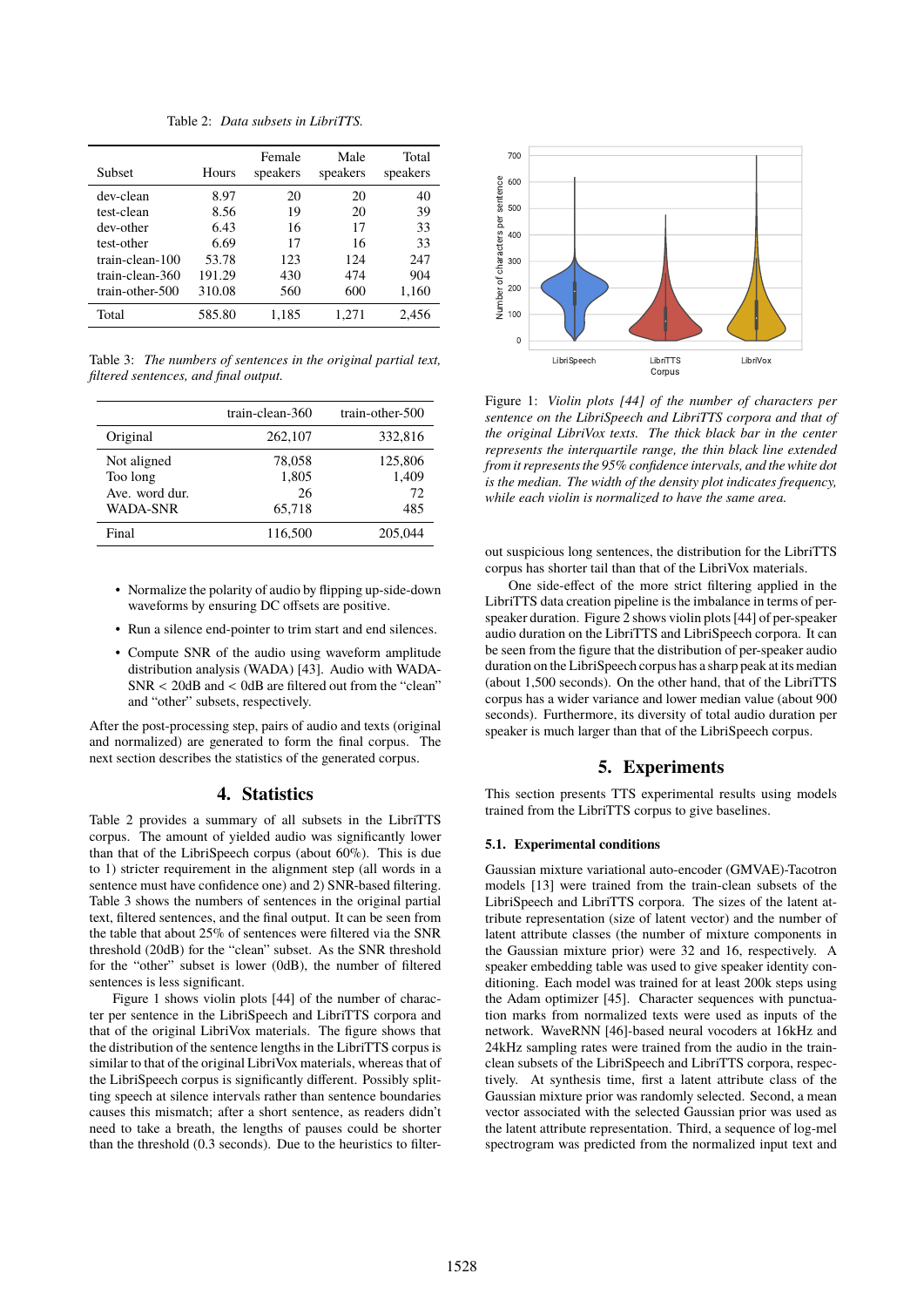Table 4: *Five-scale subjective mean opinion scores with confidence intervals of the GMVAE-Tacotron models trained from the LibriSpeech and LibriTTS corpora. Total audio duration per speaker in seconds are are included at the last row.*

|                                                                                | Female                                                                   |                                                                          |                                                                          | Male                                                                     |                                                                          |                                                                          |
|--------------------------------------------------------------------------------|--------------------------------------------------------------------------|--------------------------------------------------------------------------|--------------------------------------------------------------------------|--------------------------------------------------------------------------|--------------------------------------------------------------------------|--------------------------------------------------------------------------|
| Dataset (sampling rate)                                                        | 19                                                                       | 103                                                                      | 1841                                                                     | 204                                                                      | 1121                                                                     | 5717                                                                     |
| LibriSpeech (16kHz)<br>LibriTTS (16kHz)<br>LibriTTS (24kHz)<br>Natural (24kHz) | $4.03 \pm 0.08$<br>$4.19 \pm 0.07$<br>$4.39 \pm 0.06$<br>$4.57 \pm 0.06$ | $4.28 \pm 0.07$<br>$4.35 \pm 0.06$<br>$4.51 \pm 0.06$<br>$4.65 \pm 0.09$ | $4.07 \pm 0.07$<br>$4.23 \pm 0.07$<br>$4.40 \pm 0.06$<br>$4.57 \pm 0.05$ | $3.98 \pm 0.07$<br>$4.01 \pm 0.07$<br>$4.11 \pm 0.08$<br>$4.64 \pm 0.10$ | $3.95 \pm 0.08$<br>$3.92 \pm 0.08$<br>$4.05 \pm 0.08$<br>$4.59 \pm 0.08$ | $3.63 \pm 0.08$<br>$3.55 \pm 0.09$<br>$3.72 \pm 0.09$<br>$4.46 \pm 0.06$ |
| Total audio duration (sec.)                                                    | 64.5                                                                     | 182.2                                                                    | 1486.1                                                                   | 611.8                                                                    | 906.1                                                                    | 1360.5                                                                   |



Figure 2: *Violin plots [44] of the total audio duration per speaker on the LibriTTS and LibriSpeech corpora.*

the latent attribute representation. Finally, a speech waveform was synthesized by driving the WaveRNN neural vocoder given the sequence of log-mel spectrogram. Please refer to [13] for details of the hyper-parameters.

Six readers (three female and three male) were selected from the train-clean subsets for evaluation. The female and male reader IDs were (19, 103, 1841) and (204, 1121, 5717), respectively. 620 evaluation sentences were randomly selected from the test subsets of the corpus. This set of evaluation sentences is also included in the release.

Quantitative subjective evaluations relied on crowd-sourced mean opinion scores (MOS) rating the naturalness of the synthesized speech by native speakers using headphones. After listening to each stimulus, a subject was asked to rate the naturalness of the stimulus in a five-point Likert scale score (1: Bad, 2: Poor, 3: Fair, 4: Good, 5: Excellent) in increments of 0.5. Each sample was rated by a single rater. To evaluate the effect of sampling rate, we also down-sampled the synthesized speech samples from the LibriTTS model to 16kHz and included them as test stimulus.

#### **5.2. Results**

Table 4 shows the experimental results. It can be seen from the table that LibriTTS (24kHz) achieved the best subjective scores with all speakers. The gaps in MOS between LibriTTS (16kHz) and LibriTTS (24kHz) for female and male speakers were 0.175 and 0.133, respectively. It clearly shows the benefit of having audio at higher sampling rate. On the other hand, those

between LibriSpeech (16kHz) and LibriTTS (16kHz) were not statistically significant (0.15 for female and -0.03 for male). Although this result can suggest that preserving capitalization and punctuation marks were less important, this hypothesis is not fully confirmed as the size of the LibriTTS corpus is about half of that of LibriSpeech (245 hours vs. 460 hours).

It is interesting to note that subjective scores for male speakers were significantly lower than those for female speakers; the gaps between female and male were 0.48 and 0.26 for LibriTTS (24kHz) and LibriSpeech (16kHz), respectively. It indicates that the current model configuration is sub-optional for male speakers (e.g., filter-bank configuration, modeling dependency of time-domain signals by WaveRNN). Further experiments are required to fully understand the effect of these configurations.

Finally, there are still significant gap in MOS between natural and synthesized speech (0.16 for female, 0.61 for male). We need further work to improve the naturalness of synthesized speech on this task.

### **6. Conclusions**

This paper introduced the LibriTTS corpus, which was designed for TTS use. It was derived from the original audio and text materials of the LibriSpeech corpus, by automatically aligning audiobooks and their texts, segmenting them into utterances, and filtering noisy transcripts and audio recordings. The corpus consists of 585 hours of speech data at 24kHz sampling rate from 2,456 speakers and its corresponding texts. To our knowledge this is the largest TTS-specific corpus. We demonstrated that Tacotron models trained from this corpus produced naturally sounding speech. This corpus is released online for public use; it is freely available for download from http://www.openslr. org/60/. We hope that the release of this corpus accelerates TTS research.

Future work includes evaluating the impacts of speaker imbalance, preserving punctuation marks and capitalization, and the relationship between amount of training data and the naturalness of synthesized speech. We also plan to expand this corpus by adding more speakers and languages.

# **7. Acknowledgements**

The authors would like to thank Hank Liao and Hagen Soltau for their helpful comments about YouTube's auto-sync feature. We also thank Wei-Ning Hsu, Daisy Stanton, RJ Skerry-Ryan, Yuxuan Wang, and Markus Becker for helpful comments. We would like to express our gratitude to Guoguo Chen, Sanjeev Khudanpur, Vassil Panayotov, and Daniel Povey for releasing the LibriSpeech corpus, and to the thousands of Project Gutenberg and LibriVox volunteers.